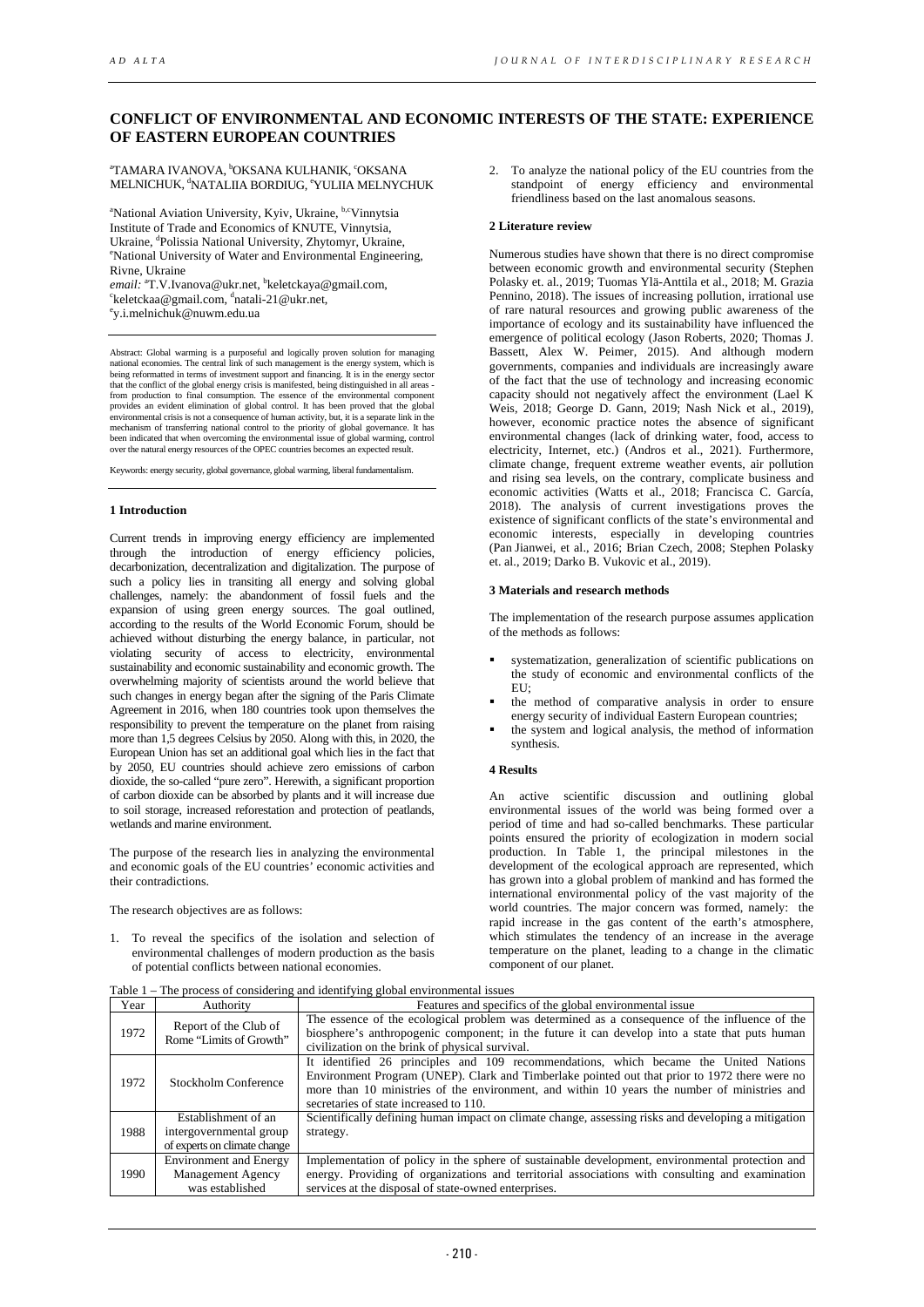| 1992          | Conference in Rio de<br>Janeiro (Earth Summit<br>or UNCED) | The concept of sustainable development was developed; it describes the process of evolution, which<br>makes it possible to meet the current needs of citizens without affecting their future interests.<br>A program of action and 2,500 recommendations were approved in relation to all possible spheres of<br>human influence on the environment. It was approved by 178 heads of states. The summit also established<br>the Rio Conference's plan for annual meetings under the UN Convention on Climate Change.                                                                                                                                                                                                 |
|---------------|------------------------------------------------------------|----------------------------------------------------------------------------------------------------------------------------------------------------------------------------------------------------------------------------------------------------------------------------------------------------------------------------------------------------------------------------------------------------------------------------------------------------------------------------------------------------------------------------------------------------------------------------------------------------------------------------------------------------------------------------------------------------------------------|
| 1990-<br>2007 | Kyoto agreement on<br>greenhouse gas emissions             | An international agreement that has established binding targets and deadlines for reducing greenhouse gas<br>emissions in most countries, including industrialized ones. The treaty is based on the UN Framework<br>Convention on Climate Change (UNFCCC); Member States have decided to establish a stricter protocol.<br>The mandatory goal, provided by the Kyoto Protocol for different countries, lies maintaining the level of<br>greenhouse gas emissions at the level of 8% to $+$ 10% compared to 1990. The agreement provides certain<br>flexibility for countries regarding the ways and means of achieving the objectives set in the Protocol<br>(increasing the number of forests, financing projects). |
| 2001          | Agreement in Bonn and<br>Marrakech                         | The outcome of the negotiations held during COP 6 in Bonn in July 2001 and COP7 in Marrakesh in<br>November of the same year. It concerns, in particular, the obligations of advanced countries to provide<br>assistance to developing countries. Signing of these agreements, which had determined the procedure for<br>implementing the Kyoto Protocol, paved the way for its ratification and implementation.                                                                                                                                                                                                                                                                                                     |
| 2005          | The entry into force of<br>the Kyoto Protocol              | 55 countries, which accounted for an average of 55% of carbon emissions in 1990, ratified the protocol. Its<br>entry into force meant a commitment for 30 industrialized countries to meet targets towards reducing or<br>limiting greenhouse gas emissions. It also allowed for the formalization of the international carbon trading<br>market and the establishment of the Clean Development Mechanism (CDM).                                                                                                                                                                                                                                                                                                     |
| 2009          | Copenhagen Agreement                                       | A three-page text bringing together international climate change strategies (reducing greenhouse gas<br>emissions, limiting global warming by $2 \degree C$ , funding of 30 billion USD in 2010-2012).                                                                                                                                                                                                                                                                                                                                                                                                                                                                                                               |
| 2011          | Agreement in Durban                                        | It was aimed at the adoption of a universal agreement in 2015. They initiated the formulation of a<br>new protocol, the adoption of which in 2015 was to lead to concrete results on greenhouse gas<br>emissions and a reduction in global warming to $2^{\circ}$ C by 2020.                                                                                                                                                                                                                                                                                                                                                                                                                                         |
| 2014          | COP 20 in Lima                                             | It highlighted the necessity for additional efforts in order to maintain warming rates below 2 $\degree$ C by<br>2100. It led to the editing of a preliminary document to the future COP21 agreement in Paris and the<br>approval of 37 pages of text.                                                                                                                                                                                                                                                                                                                                                                                                                                                               |
| 2016          | Paris Conference                                           | The signed agreement on climate, according to which when 180 countries took upon themselves the<br>responsibility to prevent the temperature on the planet from rising by 2050 more than 1,5 $^{\circ}$ C.                                                                                                                                                                                                                                                                                                                                                                                                                                                                                                           |
| 2019          | Conference in Brussels                                     | It has outlined the additional goal that by 2050 the EU countries should achieve zero emissions of<br>carbon dioxide, the so-called "pure zero". Moreover, a significant part of carbon dioxide can be<br>absorbed through absorption by plants and it will be amplified by storing soil, increasing<br>reforestation and protecting peatlands, wetlands and the marine environment.                                                                                                                                                                                                                                                                                                                                 |

Source: UN data (2021).

Thus, over the course of thirty years, European initiatives have formed a powerful environmental policy, which is enshrined at the international legislative level and the level of national legislation. It is quite intensively implemented in all spheres of social production and covers the geography of the globe. As a result, environmentalists and public figures began to actively submit scientific predictions about the possibility of lowering the temperature on the Earth (see Fig. 1).





However, such a political course of the EU is not acceptable enough for all European countries. For instance, Poland did not agree to take the course in order to achieve a zero balance of carbon emissions by 2050. Hungary and the Czech Republic, on the other hand, have agreed to such an initiative only on condition that such an agreement will allow using nuclear power units in the electricity production.

Regarding the functioning of efficient energy supply of the EU countries, a number of measures have been taken, which have been manifested as energy packages. In 1988, the European Commission began implementing the concept of large-scale reforms of electricity and gas markets. The rationale for such

changes was to create a more integrated European energy market, which would lead to lower energy costs and cost restructuring and rational production, transmission and energy distribution. And this, in turn, will ensure the liberalization and unification of the European countries' national markets; it ultimately would create a unified liberalized electricity and gas market with a high level of competition.

However, the real action began only 10 years later, when the first electrical directive (Directive 96/92 / EC) and the first gas directive were adopted (Directive 98/30/EC). It is also specific that these directives had a nature of a limited experiment, which indicated that the planned system would become viable. Therefore, the second electric №2003/54 and gas №2003/55 directives (2003/54 / EC) were adopted in 2003, which developed and detailed the major provisions of the reform. In September 2009, measures were taken to reform the energy market (2009/72 / EC). It was based on Directives №2009/73 and №2009/72, which established common rules for gas and electricity internal market.

The really operating models of the market in England and Holland were taken as the basis for the future energy market in Europe. The specificity of these models was based on the fact that gas was extracted from the sea shelf. In these countries, a legal entity was created for each field for the extraction of fuel due to the fact that this provided low costs for the development of such deposits. At the same time, stock exchanges are highly developed in these countries; this over time has ensured the emergence of subsidiaries, which have become independent in the implementation of exchange shares. In fact, a situation arose when a large number of suppliers of natural resources were formed in these countries, which were connected with exchange trading. At the same time, they did not depend on each other, and the supply was made through the Central European gas hub in Baumgarten, Austria.

In 2010, the European Commission decided to transfer the activities of this hub to all EU countries. However, it was not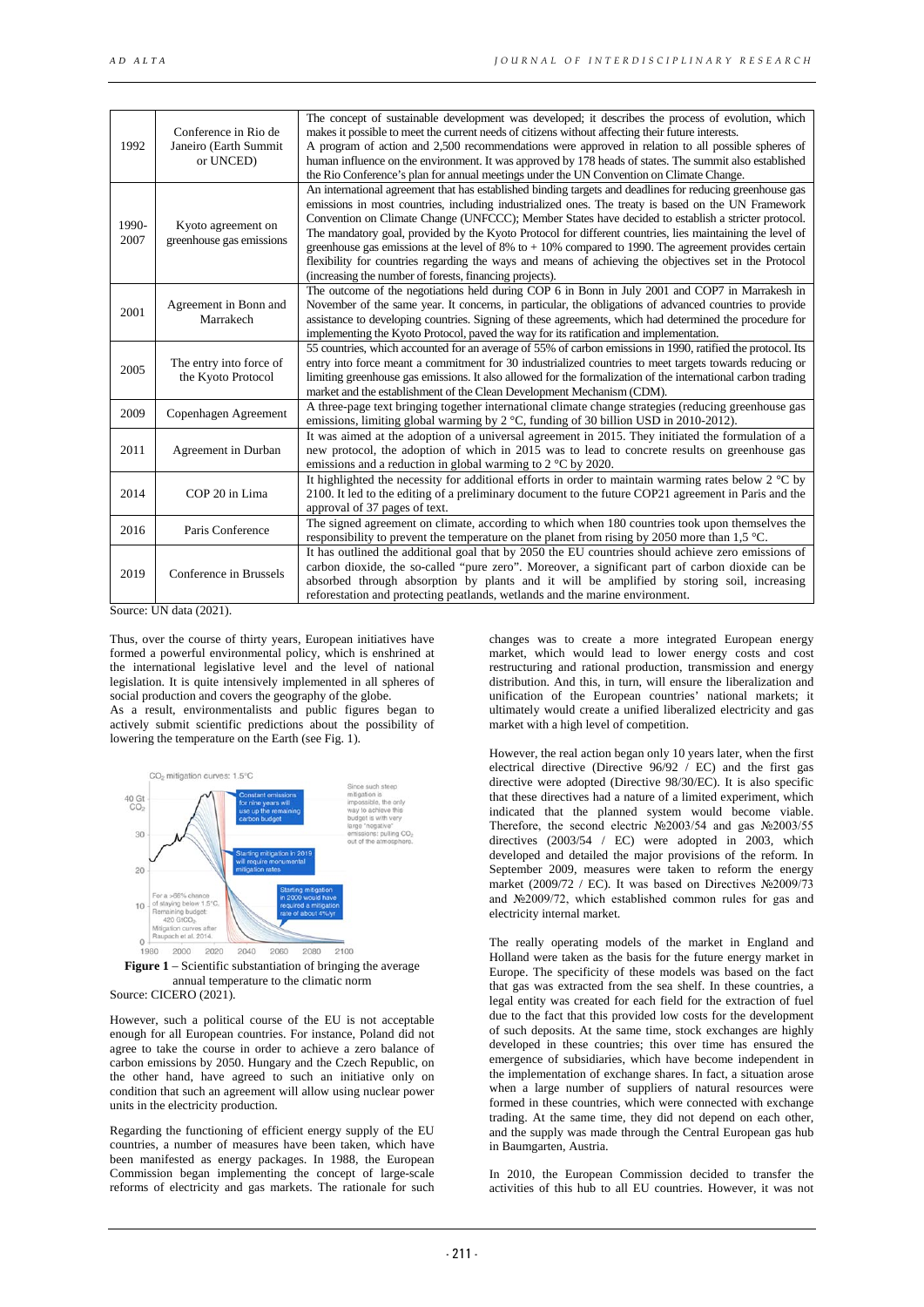taken into account that there are 30 independent and autonomous suppliers in England, and in the Netherlands - 20. For Europe, this number of suppliers is minimally unacceptable due to geographical diversification. This actually means 1,5 suppliers per 1 country.

In addition, the EU guaranteedly had pipeline operating gas supplies from Norway through the state-owned company Equinor, Algeria - Sametrac, Azerbaijan Sokars and Russia – Gazprom. At the same time, Algerian supplies do not increase in volume, forasmuch as they are interested in supplies to Southeast Asia, where prices are much higher than in EU countries. Sametrak's share is 8% of the global LNG market. As for Equinor, in 2020, there has been a statement that during 2021 preventive repairs will be carried out at offshore production sites. Consequently, the total volume of gas production will decrease by 5%, and, therefore, an increase in supplies to Europe is not expected. Caspian gas through the Kashkanar pipeline has an annual capacity of 6 billion  $m<sup>3</sup>$ , with construction costs of 42 billion USD, which is four times more expensive and 4 times less in terms of pumping volume than Nord Stream-2. In 2021, it will be able to pump only 12 billion  $m^3$ , of which 6 billion  $m^3$  will remain in Turkey, 6 billion  $m<sup>3</sup>$  - in Albania, Greece and Italy. Against the background of the total capacity of European consumption of approximately  $600$  billion  $m<sup>3</sup>$ , this is critically insufficient.

Currently, the goal of forming a European gas market has been achieved. The price for it is detached from the pricing of oil, and payment is made in relation to oil in a ratio 1 to 1,5, although, the coefficient of 1 to 0,6 has been assumed. This is closely connected with the logistics components, namely: storage facilities, distribution networks, etc. Gas prices have pulled away from oil prices and they are forming a growing trend.

The reasons for rising gas prices in Europe are quite diverse. However, the basic one is the principle of liberal fundamentalism, which points to the denial of energy security and energy security. After all, the emergence of a shortage of natural gas in Europe's storage facilities was revealed in June 2021. At the same time, American LNG supplies were reoriented to Southeast Asia, and Gazprom fulfills its obligations under long-term contracts, which do not provide for an increase in gas supplies for pumping into underground gas storage facilities. Moreover, the European Energy Commission, namely the Commissariat for Energy, has not taken any decision yet towards reducing the critical situation with natural gas. In fact, the European Commissariat implements the policy of liberal fundamentalism (the market automatically regulates everything).

The second factor for rising gas prices is clearly climatic changes. Cold winters and very hot summers were in Europe. Consequently, this has led to an increase in the consumption of natural gas for heating and electricity for air conditioning.

The third factor is the insufficient elaboration of the third European energy package. In fact, the third energy package was not implemented in the national legislation of the EU countries; as a result, this was manifested by court decisions in 18 EU countries. In reality, this package and the gas directive were implemented thanks to court decisions after 2015.

The fourth factor is the insufficient number of European economists and politicians who could not defend the current model of long-term gas export, when early contracts were drawn for the supply and pumping of gas according to the take-and-pay scheme.

Thus, currently, the EU countries are faced with a situation in which the new model of the gas market is not cost-effective and leads to problems of gas shortages. This results in a decrease in the production volume for natural gas raw materials. The way out of this situation is to accuse Gazprom of not supplying natural gas. However, such conditions are not provided in the concluded contracts. For instance, in Poland in 2020, the contract for long-term supply and pumping of gas from Russia has expired. Nowadays, Poland is forced to hold regular auctions for capacity booking of various terms (year, six months, month, 3 months, even per day). However, the employers of Gazprom do not take part in such auctions. Penalties to suppliers are not

provided by contracts for non-attendance of the auctions. Although Poland has won a lawsuit against Gazprom in the amount of 3 million USD due to the lack of revision of gas prices tied to the market situation, it is currently impossible to bring Gazprom to justice.

Other countries have taken a different path. In particular, Romania has been reformatting its gas market. For instance, the ANRE decision has been made, stating that the maximum wholesale price for gas by 2022 should be at the level of 163 USD for 1 thousand  $m^3$ . However, this decision does not correspond to reality, when gas futures on the European market amounted to more than  $1000$  USD per  $1000$  m<sup>3</sup>, and this leads to a complete loss of the country's national security.

Hungary has concluded a new long-term contract with Gazprom on October 1, 2021. According to it, the principal volume of supplies will pass through the Turkish stream, Serbia and Austria, and a small part will pass through the transition point Beregovo (Ukraine) and Bangrad (Slovakia). According to the contract, the annual gas supply will be  $3,5$  billion m<sup>3</sup> for a period of 15 years. The specified contract excludes transit capacity of gas pumping on the territory of Ukraine.

According to European requirements, in case a European company signs a contract for a long-term supply of gas with an annual volume exceeding 28% of the country's annual consumption, then the national regulator must be notified, which is obliged to submit an assessment for compliance with antitrust laws and energy security requirements. Consequently, the expressed disputes of Ukraine to the government of Hungary are legally groundless.

The contract with the Finnish Gazum and Gazprom for the supply of natural gas has been extended until 31.12.2031. Estonia owns new power plants, which make up the world's two largest shale thermal power plants - the Estonian Power Plant and the Baltic Power Plant. Along with this, at the expense of European funding, a separate unit was constructed using American technology that meets modern environmental requirements. Estonia resumes operation of thermal power plant units, despite penalties for harmful emissions into the environment. Herewith, the penalties are much lower than the purchase of gas for the operation of thermal power plants. In case the penalties are increased, Estonia will have to cut off the energy complex, which will cause a loss of 80% of electricity in the country.

Austria resolved the issue of energy security in 2015 by signing a long-term contract with Gazprom for a period of 40 years. At the same time, the supply of gas increased by 150 m<sup>3</sup> (by 5%), which ensured the growth in the maximum gas withdrawal by 1,55 million m3 per day. Moreover, Gazprom, BASF, E.ON, OMV, Shell initiated and implemented the Nord Stream-2 gas pipeline project, with a capacity of 55 billion  $m<sup>3</sup>$  of fuel per year.

Thus, the EU countries solve the problem of gas supply independently, mainly in two directions. Firstly, this means a complete transition to long-term supplies from Russia, which is reflected in the growing supplies of Russian gas; secondly, this means resumption of electricity production at the expense of its own suspended TPPs and CHPs operated on coal and shale fuel. Therefore, European countries have become hostages of the environmental and economic conflict over the transition to green energy. The political vision and reforms of the energy market have led to speculative trading in natural gas, resulting in the loss of energy security of both individual national economies and the EU economy as a whole.

In the situation outlined, only the owners of natural gas deposits receive economic benefits. After all, gas is a more environmentally friendly fuel compared to solid energy rocks (coal, peat, shale).

Strategic European energy market pointed to the non-viability of the principle of liberal fundamentalism. Against this background, the national economy forms energy security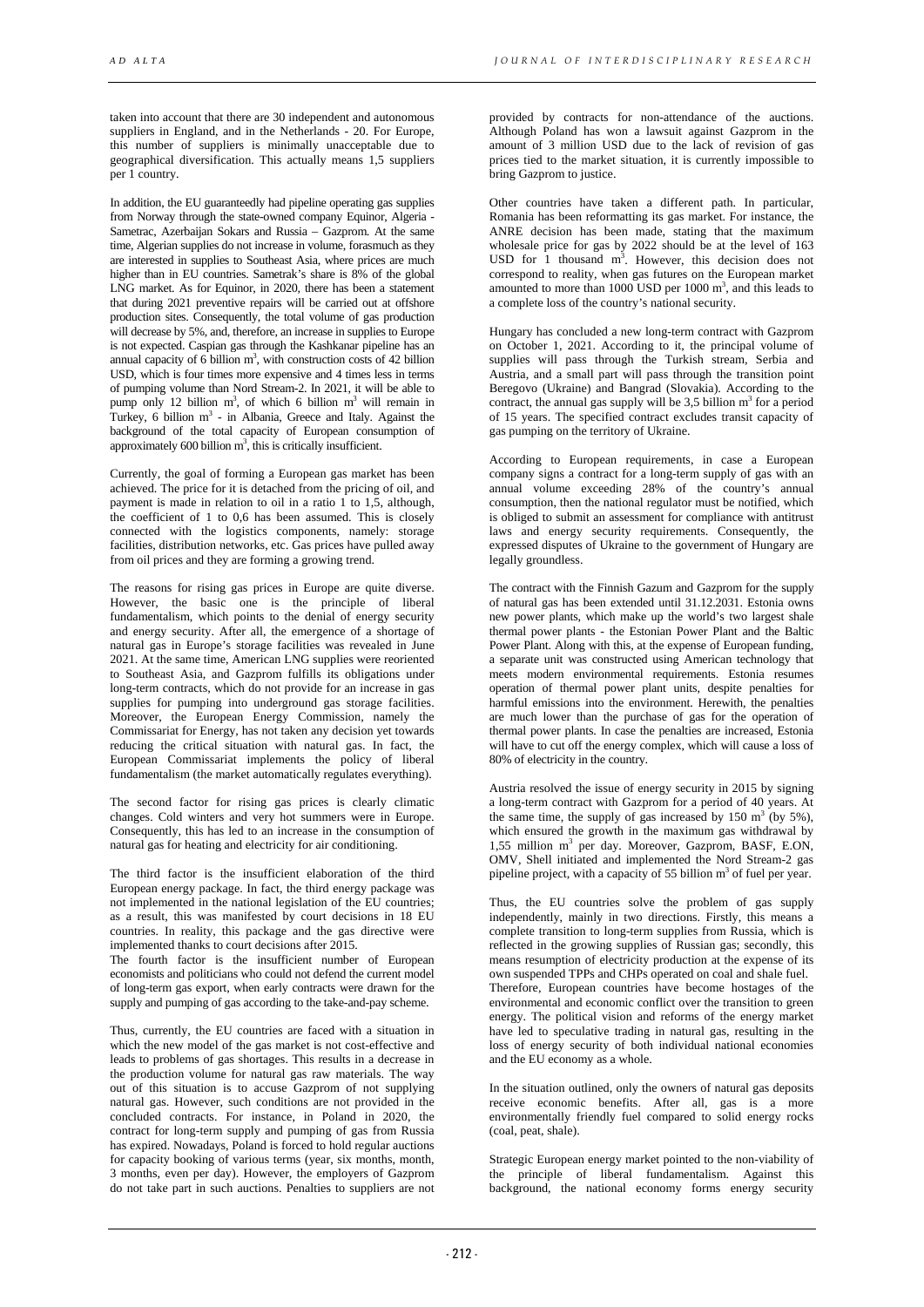exclusively on the approach of market regulation, which is not justified, forasmuch as it does not take into account global climatic changes, requiring prompt intervention in the process of pricing, supply, redistribution and transit, and in general, in reformatting the country's energy security.

Thus, the general tendency towards ecologization causes an increase in the contradictions of different levels from production to inter-national, forming the basis of conflicts. While, in general, the EU energy policy is forced to act in line with environmental norms and requirements, the national energy policy of individual countries, on the other hand, is focused on their own decision and mainly due to long-term contracts with Russia. Consequently, in this general direction of ecologization, natural gas remains a priority as the basic fuel resource of Europe.

After all, the long-term implementation of environmental protection measures has led to the recognition of the environmental issue as a purely global one. Therefore, it can be overcome only by limiting the use of traditional fuel resources, primarily coal. Herewith, the priority is given to the use of alternative energy of the sun and wind.

Such one-sided approach has formed a system of excluding heat generation from the EU energy system. As a result, this carries an economic conflict not only in the energy sector but in the entire chain of production and consumption. Due to the reason outlined, it is advisable to talk not about an economic conflict, but about a public-based one (see Fig. 2).



Figure 2 – Hierarchy of conflicts towards addressing the global environmental issues of global warming Source: Developed by the authors.

Despite loud calls on combating global warming, real measures to fight against global warming are limited to banning traditional technologies and putting them under enhanced control regime. In terms of technology, alternative energy is not a solution to numerous environmental challenges. In fact, the disposal of alternative stations for this period is reduced to the disposal processes of selection of elements from aluminum and copper. Deeper recycling technologies are missed or are at the stage of their formation.

## **5 Discussion**

Our research focuses on the environmental conflict concerning global environmental processes in Eastern Europe. However, environmental conflicts have been addressed in the scientific works of Martinez Allier and Martin O'Connor, who examined their limited access to natural energy benefits. The authors

decipher in detail the system of this conflict due to the price parities of the counterparties of trade relations.

The scientific papers (Agarwal, 2001; Zografos and Howarth, 2010) point to a different approach to broadening the understanding of environmental conflict through the political factor and introducing the term of "political ecology". In our studies, this thesis is defined as the political impact on the implementation of environmental dimensions and action programs on the scale of the European region, as well as the influence of the global political elite.

Taking into account scientific thought (Guha & Martinez Alier, 1997), the authors infer the level of environmental conflict within geographic space and social justice. This approach is crucial for national economies. Consequently, it is relevant for European countries, forasmuch as the development level of European countries is quite different, and geography determines the provision of natural energy resources.

## **6 Conclusion**

Summing up, it should be pointed out that ecologization is an artificial and political measure of the representatives of the globalist elite, forasmuch as they highlight these issues through the vast majority of scientists and environmentalists. Due to the political pressure of national elites, these processes have become widespread; they are aimed primarily at reforming the energy sector of the modern economy. However, nature points out the erroneousness of this direction of solving environmental challenges due to local cold weather throughout the earth.

The economic reality of national economies is more pragmatic and focused on strengthening energy security. The example of the EU just shows the conflict of global ecology with the economic reality, which is directly related to the weather (geographical - climatic conditions). Measures of the European collective regulation and solution of the ecological problem of global warming in economic terms do not correspond to the requirements and globalists' plans, but lead to an aggravation with national governments. The latter are more consistent in their actions; they are tied to reality and solve energy security issues by increasing gas supplies from Russia on the terms of long-term cooperation.

In terms of theory, the liberal approach of a market economy is not justified in solving global problems. The market itself will never ensure environmental friendliness. Moreover, the system of supranational regulation (EU) neither takes into account the national interests of the economy, nor carries out operational energy regulation, creating a conflict of priorities for the development of national European economies within a unified economy.

The final resolution of such conflicts is possible, but only through the development and implementation of environmental technologies. However, these technologies are not evolving due to purely economic reasons. Investment processes are aimed at implementing projects towards increasing the capacity of alternative energy, but not to improving existing ones due to their environmental component.

In order to resolve all the conflicts outlined, it is necessary to develop the entire science, deeply understand physical processes and, based on this latest knowledge, to form fundamentally new pico (10-<sup>12</sup>) technologies. Unfortunately, modern science is unable to form vital nanotechnologies for mass implementation.

## **Literature:**

1. Andros, S., Akimov, O., Akimova, L., Chang, S., & Gupta, S. K. (2021). Scenario Analysis of the Expected Integral Economic Effect from an Innovative Project. Marketing and Management of Innovations 3, 237-251. http://doi.org/10.2 1272/mmi.2021.3-20.

2. Polasky, S., Kling, C. L., Levin, S. A., Carpenter, S. R., Daily, G. C., Ehrlich, P. R., Heal, G. M., & Lubchenco, J.